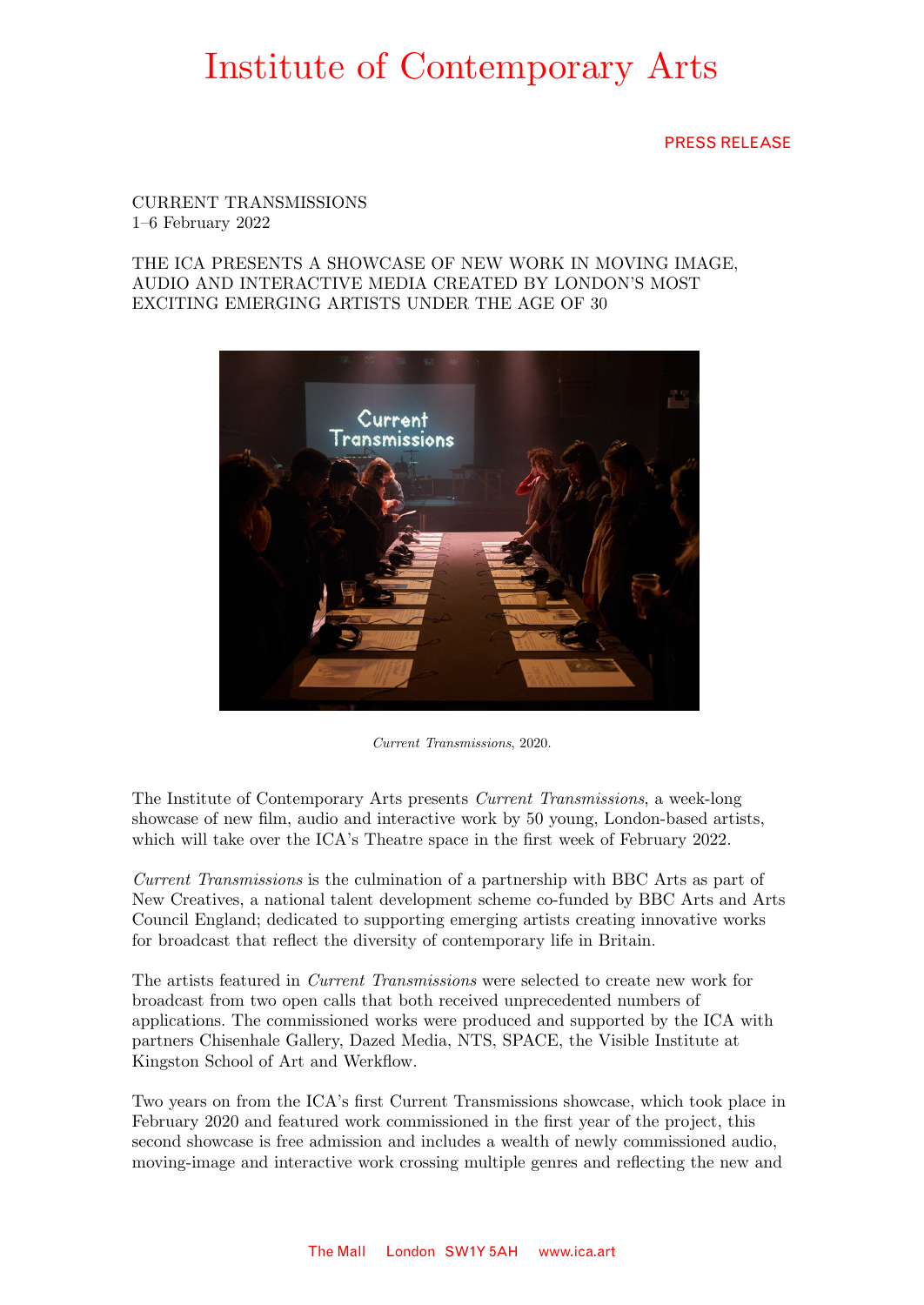innovative ideas of the next generation of creative thinkers. The works presented in both showcases will be available to view on ICA's online digital platform, Cinema 3.

The artists included in the showcase include Alex Matraxia, Alyssa Mello, Amelia Joan Lock, Angus Harrison, Bunny (Vivian Oparah), Caleb Azumah Nelson & Esme Allman, Callum Reid, Cassandra Kyeyune, Charles Verni, Chisara Agor, Christina Shelagh Mongelli, Ciccio Coppola, David McShane, Deborah Shorindé, Dhillon Shukla, Dita Hashi, Dubheasa Lanipekun, Felix Taylor, Florence Scott-Anderton, G Chiarion, Grace Acladna, Hester Yang & Angelica Bizzotto, Hodan Omar Elmi, Isis O'Regan, Jamal Mehmood, Jessica Mountfield, Kate Davis, Kate Huggett & Rosa van Hensbergen, Luke Wintour, Mahshid Alavizadeh, Michael & Chiyan Ho, Neil Cullen, Oisín McKenna, Omar Blair-Mangat, Oumou Longley, Rachel Igrainne Smart, Rebekah Ubuntu, Ruth Hughes, Ryan Walker-Edwards, Sam Stone, Sarah Davis, Sarah-Louise Davila, SIENNA, Silvia Malnati, Soohyun Choi, Stephanie Amponsah, Timi Akindele-Ajani, Tobi Kyeremateng, Tom Chetwode-Barton and Yussef Agbo-Ola. Project Producer: Nikta Mohammad. Production Assistant: Bea Redweik.

Highlights of *Current Transmissions* include:

- **●** *Muriid*, Jamal Mehmood's dream-like film following a muriid ('seeker') on the path to spiritual awakening as he attempts to rid himself of his attachments to the material world.
- *Blue Corridor 15*, Dubheasa Lanipekun's sensitive and intimate film portraying South London girlhood, and how beauty culture, as well as race and gender politics, get discussed in chaotic adolescence.
- **●** *Signal to Noise*, Christina-Shelagh Mongelli's sound art work inspired by birdsong and human whistled languages.
- **●** *The Fabric of Sound*, Hester Yang and Angelica Bizzotto's audio work that uses sound and storytelling to explore the nature of synaesthesia.
- **●** *a black mass in instance no. 4*, Felix Taylor's unique, algorithmically generated soundscape exploring love, care and Blackness.

Steven Cairns, Curator, Artist Films' and Moving Image at the ICA, said:

'The work featured in *Current Transmissions* 2022, much of which has, or is destined to be, broadcast across BBC's platforms, is outstanding and testament to the quality of new work being created in London by the next generation of emerging artists.'

 $-$  ENDS  $-$ 

### **For further information, images and to request interviews please contact:**

Mae Cuthbertson: [ica@flint-culture.com](mailto:ica@flint-culture.com) / +44 (0)7495 495 119 Liz Flanagan [ica@flint-culture.com](mailto:ica@flint-culture.com) /  $+44$  (0)7951 963 146

Visit [ica.art/decriminalised-futures](http://www.ica.art/decriminalised-futures) for additional information and to book tickets.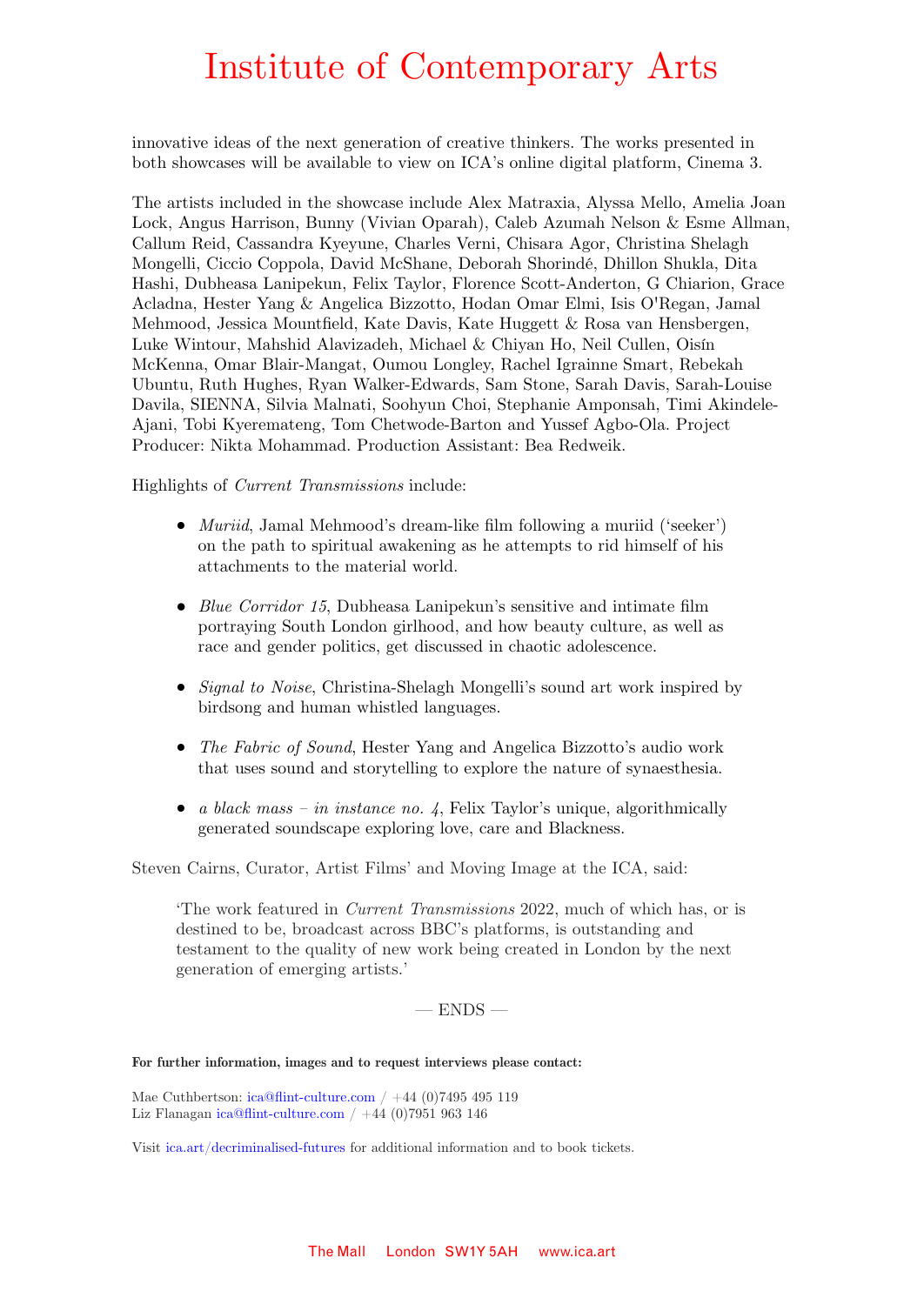#### NOTES TO EDITORS

### ICA PROGRAME

#### In Production

In Production is an ICA learning initiative and programme of masterclasses, screenings and live events that are open to the public and offer specialist advice and training from industry professionals. In Production is conceived by the ICA in parallel with New Creatives.

#### New Creatives

New Creatives is a two-year national talent development scheme that is giving 500 artists aged 16–30 the chance to develop their technical and creative skills and the opportunity to have their New Creatives commissions broadcast on BBC platforms and beyond. A New Creatives Network of five creative media production organisations across England – the ICA (London), Screen South (South East), Calling the Shots (South West), Rural Media (Midlands) and Tyneside Cinema (North) – has been tasked to find, nurture and showcase emerging talent, with each centre acting as a regional development hub to support talent and work with other partners across the wider area to encourage diversity and social mobility in the arts and broadcasting. New Creatives is co-funded by BBC Arts and Arts Council England.

#### Institute of Contemporary Arts

The Institute of Contemporary Arts (ICA) is an independent organisation that supports the most pressing debates in contemporary culture. From its home on The Mall, the geographic heart of the UK establishment, the ICA presents a programme that speaks to the challenges of the 21st century: ground-breaking exhibitions, performances, independent film and keynote lectures by many of the world's leading thinkers. Founded in 1946 by a collective of artists, poets and their supporters, the ICA played a pivotal role in the development of pop art and charted the course of punk, performance art and independent cinema. The ICA is an Arts Council England National Portfolio Organisation and is supported by the Department for Digital, Culture, Media and Sport Culture Recovery Fund.

#### Arts Council England

Arts Council England is the national development body for arts and culture across England, working to enrich people's lives. We support a range of activities across the arts, museums and libraries – from theatre to visual art, reading to dance, music to literature, and crafts to collections. Great art and culture inspires us, brings us together and teaches us about ourselves and the world around us. In short, it makes life better. Between 2018 and 2022, we are investing £1.45 billion of public money from the government and an estimated £860 million from the National Lottery to help create these experiences for as many people as possible across the country. [www.artscouncil.org.uk](http://www.artscouncil.org.uk/)

#### BBC Arts

BBC Arts is the home of creative inspiration and a place to broaden your horizons. We make programmes that celebrate the things our audiences love - from books, visual art, photography, film and gaming to dance, design, theatre, fashion and architecture showcasing the very best in culture. [www.bbc.co.uk/arts](http://www.bbc.co.uk/arts)

**●** The UK's creative home: we are the UK's most ambitious creators of original arts programmes because we believe in the transformational power of creativity. As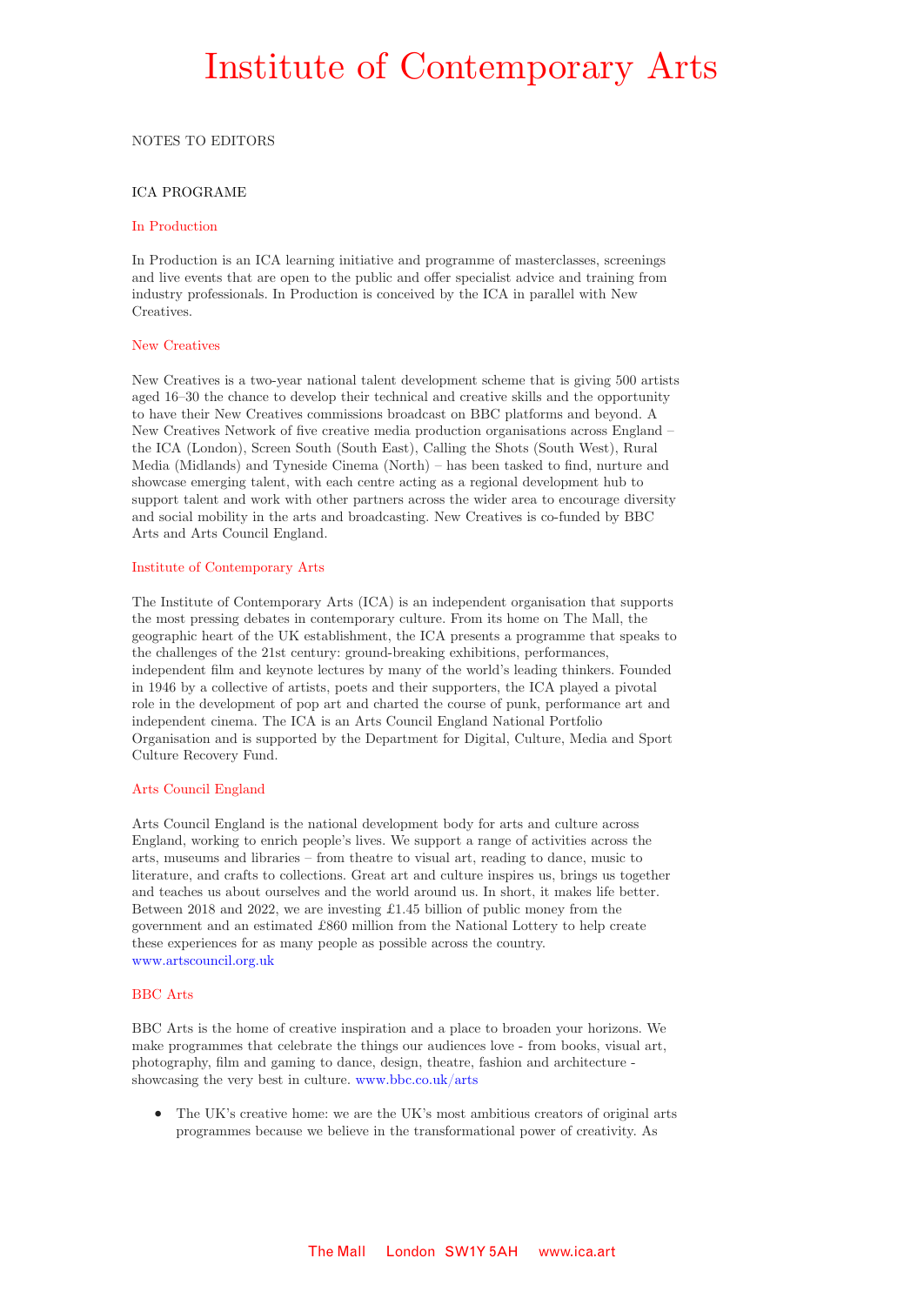the leading force in cultural programme-making since 1922, our archive is the envy of the world.

- Supporting homegrown talent: BBC Arts champions the best filmmakers to bring audiences the next generation of premium series and singles about arts and culture with all the complexity, challenge and depth that only the BBC can bring. We invite some of the UK's leading artists and experts onto the screen to share their knowledge and passion. At the same time, we are passionate about supporting new and emerging talent in front of, and behind, the camera, leading the way in telling diverse stories that reflect the richness of Britain today.
- Deepening our commitment: We have doubled our investment in Arts on BBC Two to bring audiences even more thought-provoking, world-class documentaries, box sets and series. On BBC Four, we present the very best performances from across the country, ranging from classical music to ballet to theatre to opera, as well as screening some of the treasures from our rich archive.
- Broadening our range: We've listened to what audiences want and are expanding and enriching the programmes we make – widening our scope across multiple artforms and genres, but infusing everything we make with the high quality and depth, passion and joy that have always defined BBC Arts.

#### PRODUCTION PARTNERS

Chisenhale Gallery commissions and produces contemporary art, supporting international and UK-based artists to pursue new directions and make their most ambitious work to date. For audiences, the gallery provides opportunities to experience this process of art production through participation and critical reflection. Chisenhale Gallery has an award-winning, 36-year history as one of London's most innovative forums for contemporary art. With a reputation for identifying new talent, the gallery is committed to engaging diverse audiences with a focus on young people. Chisenhale Gallery operates as a production agency, exhibition hall, research centre and community resource. [www.chisenhale.org.uk](http://www.chisenhale.org.uk/)

Dazed Media is an independent media group renowned for producing award-winning stories across its industry leading print, digital and video brands. The company's portfolio includes some of the world's most coveted titles, including *AnOther*, *Another Man*, *Dazed*, *Dazed Beauty* and *Nowness*. Dazed Studio, the company's newest division, creates innovative brand campaigns across the luxury and lifestyle sectors. Based in London and formed in 1991, its founders are Jefferson Hack and Rankin Waddell. [www.dazeddigital.com](http://www.dazeddigital.com/) 

NTS is an underground radio station and music platform. Founded in East London in 2011, NTS now has additional studios in Manchester, Los Angeles and Shanghai. With over 500 resident shows, NTS broadcasts 24 hours a day across two live channels, listenable online or via a mobile app. Programming includes everything from contemporary jazz to black metal, alongside art-based talk shows and abstract narrative soundscapes. Beyond radio, NTS hosts events, produces and commissions video and documentaries, programmes music festivals and live-streams concerts. 2019 marked the first iteration of NTS' WIP initiative, an artist development programme looking to foster new talent and give back to the wider music community that has helped the station grow. [www.nts.live](http://www.nts.live/)

SPACE was established by artists in 1968 and now runs 20 artist studio buildings across eight London boroughs and Colchester. It provides affordable creative workspace and support programmes, such as exhibitions, artists residencies, bursaries and training opportunities, to enable artists to be sustainable. SPACE also delivers learning projects for schools, young people and communities neighbouring SPACE studio sites to promote engagement with creativity and the arts. SPACE supports more than 800 artists with studio provision and a further 700 a year with professional development. Additionally, SPACE engages 22,000 people a year in its public programmes. [www.spacestudios.org.uk](http://www.spacestudios.org.uk/)